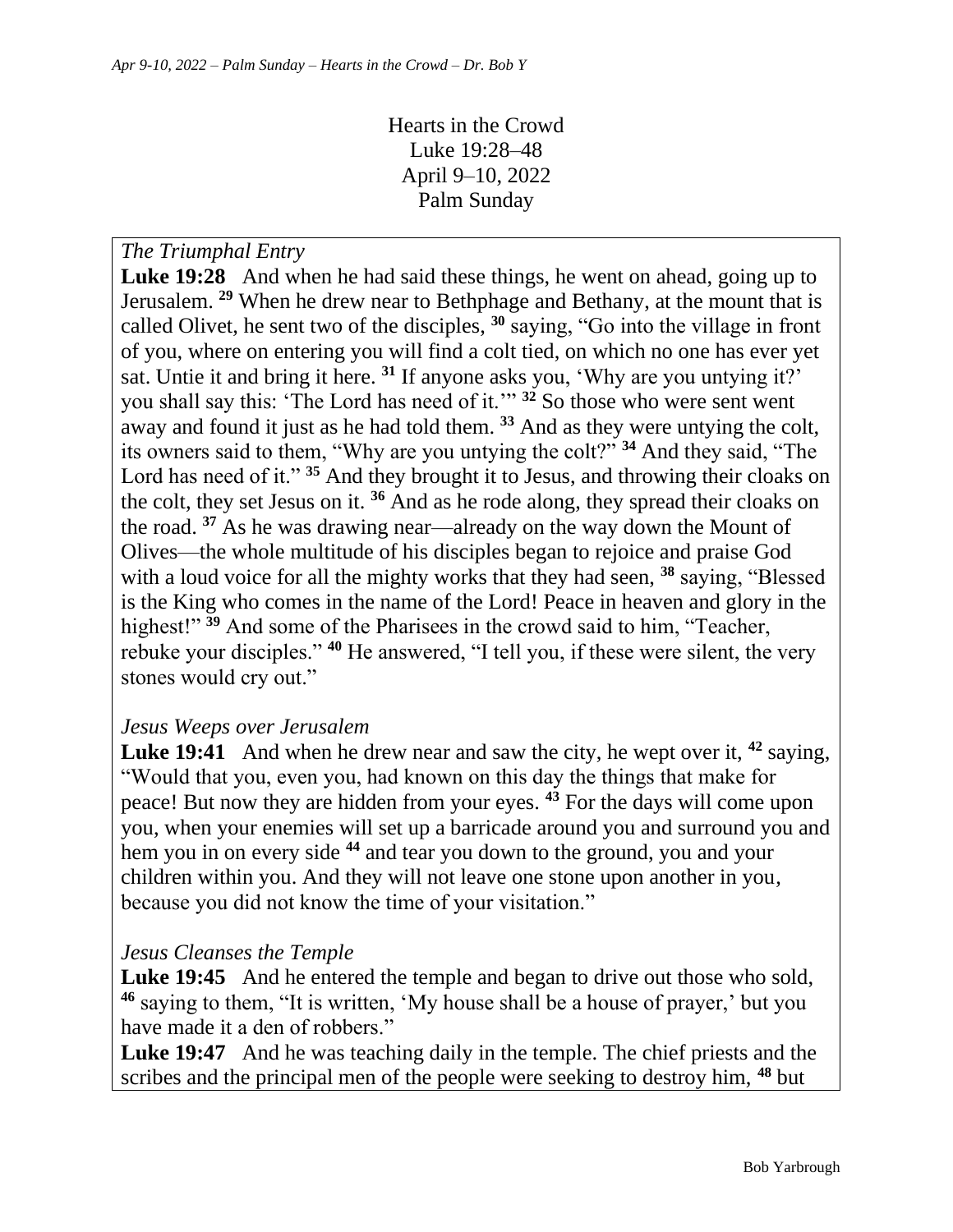they did not find anything they could do, for all the people were hanging on his words.

Grace to you and peace from God our Father, and from our Lord and Savior Jesus the Christ. Amen.

Lent is sure not like Advent. Advent begins with the first Sunday of the new church year. It builds to the glorious celebration of the incarnation of the Son of God.

Lent begins with Ash Wednesday. We are told: "Remember that you are dust, and to dust you shall return."

And then we have weeks of remembering our Lord's lonely path toward Good Friday. That cross in the wall behind me is a beautiful piece of design. But the road to the cross was all but pretty.

Jesus' entry into Jerusalem was provocative. The palm branches were a symbol of Jewish nationalism. Jerusalem and Judea were occupied by Roman soldiers. Pontus Pilate was a Roman governor. He represented the Roman emperor Tiberius. The crowd hated the Romans. They wanted them gone, vaporized. They clamored for Jesus to step forth as messiah, the anointed one, the king of a renewed and free Jewish state.

This is why v. 39 of our reading says: "And some of the Pharisees in the crowd said to him, "Teacher, rebuke your disciples." In other words: tell them to shut up! If the Romans hear that crowds are acclaiming you king, they might slaughter us all.

And that could happen. There was a Roman army battalion right on the temple premises in a place called the Fortress of Antonia, named for the Roman general Marc Anthony, associated with Cleopatra. They could mobilize immediately. Roman security in Jerusalem was tight and ruthless. When they needed to execute dissidents, be it one or many, they were ready. Their preferred method for capital punishment of non-Roman citizens was . . . crucifixion.

Our Luke 19 reading describes a very complex scene. I want to focus on just three things. (1) Who Jesus saw. (2) Why Jesus wept. (3) Where *we* stand.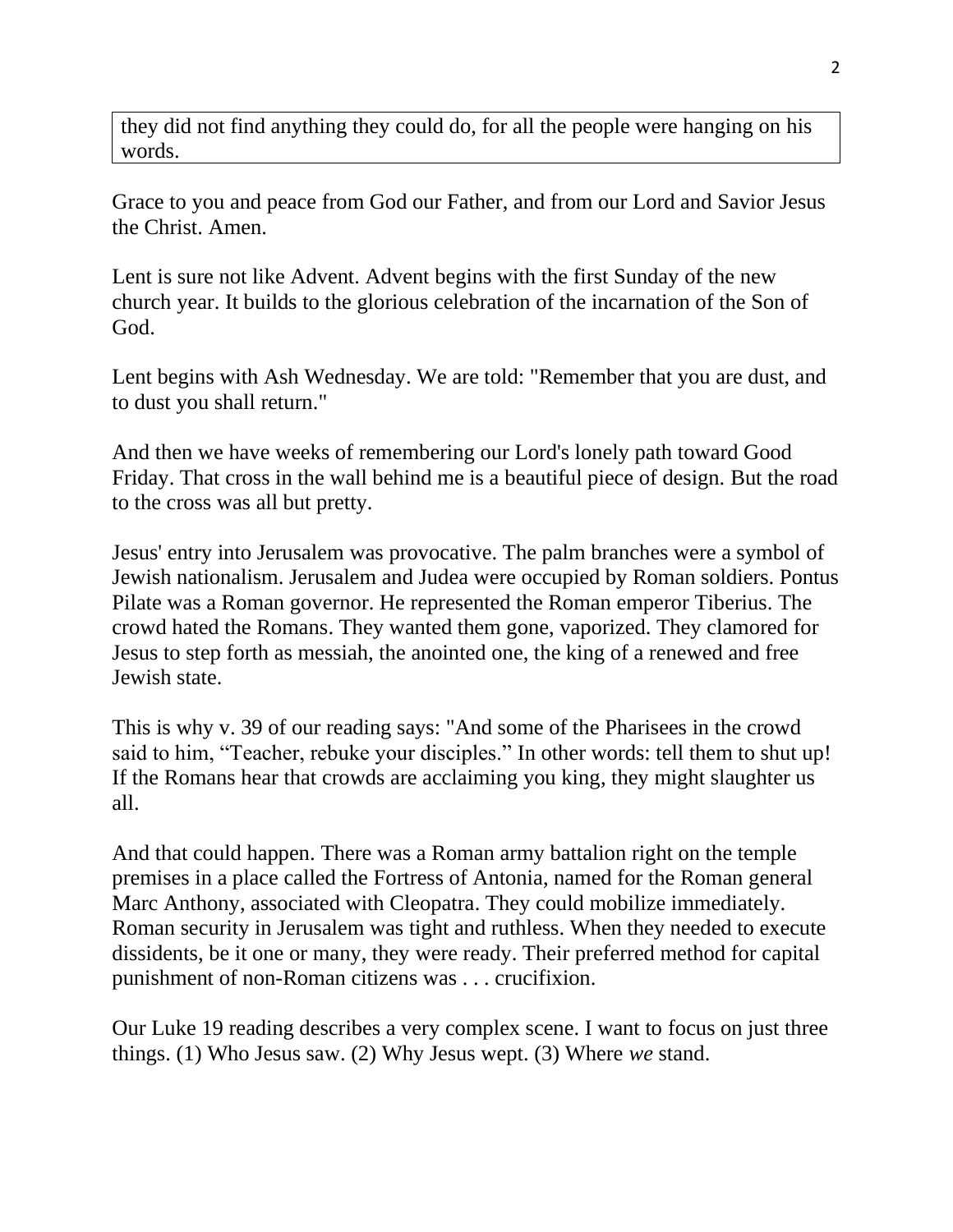(1) Who Jesus saw. As Jesus rode into Jerusalem on that donkey, he saw many kinds of people. I count thirteen different groups. But because of time we'll just look at the first five.

| Luke 19      |     | Situated individuals   | Major feature                  |
|--------------|-----|------------------------|--------------------------------|
| v. 37        | 1.  | disciples              | Jesus followers (though        |
|              |     |                        | mixed)                         |
| v. 39        | 2.  | Pharisees              | Generally hostile              |
| v. 40        | 3.  | the crowd              | A menagerie--Passover week     |
| $v. 41 - 42$ | 4.  | the city (blinded)     | Jerusalem--"The things that    |
|              |     |                        | make for peace are hidden      |
|              |     |                        | from your eyes."               |
| v. 43        | 5.  | the city in the future | The city will be leveled, "you |
|              |     | (judged)               | and your children within       |
|              |     |                        | you."                          |
| v. 45        | 6.  | the temple             | A menagerie-Passover week      |
| v. 45        | 7.  | those who sold         | Financially ambitious,         |
|              |     |                        | probably ethically             |
|              |     |                        | compromised                    |
| v.46         | 8.  | would-be worshipers    | Some were there for all that   |
|              |     |                        | God's intended "house of       |
|              |     |                        | prayer" could offer.           |
| v.46         | 9.  | "den of robbers"       | Exploiting would-be            |
|              |     |                        | worshippers.                   |
| v. 47        | 10. | chief priests          | Extra hostile to Jesus.        |
| v. 47        | 11. | scribes                | Largely hostile and scholar-   |
|              |     |                        | bureaucrats supporting the     |
|              |     |                        | ruling class (chief priests,   |
|              |     |                        | principal men)                 |
| v. 47        | 12. | principal men          | The Sanhedrin and their allies |
| v. 47        | 13. | the people             | A menagerie-Passover week      |

He did not just see faceless masses. He saw different classes and types and alignments of individuals. We know from the Gospels that Jesus took an interest in individuals. I call them "situated individuals" because they represented different situations--social levels and interests and attitudes toward Jesus.

But they were individuals to Jesus. He was God incarnate. The God we find in the Bible is personal. Every human being is made in God's image. We all matter to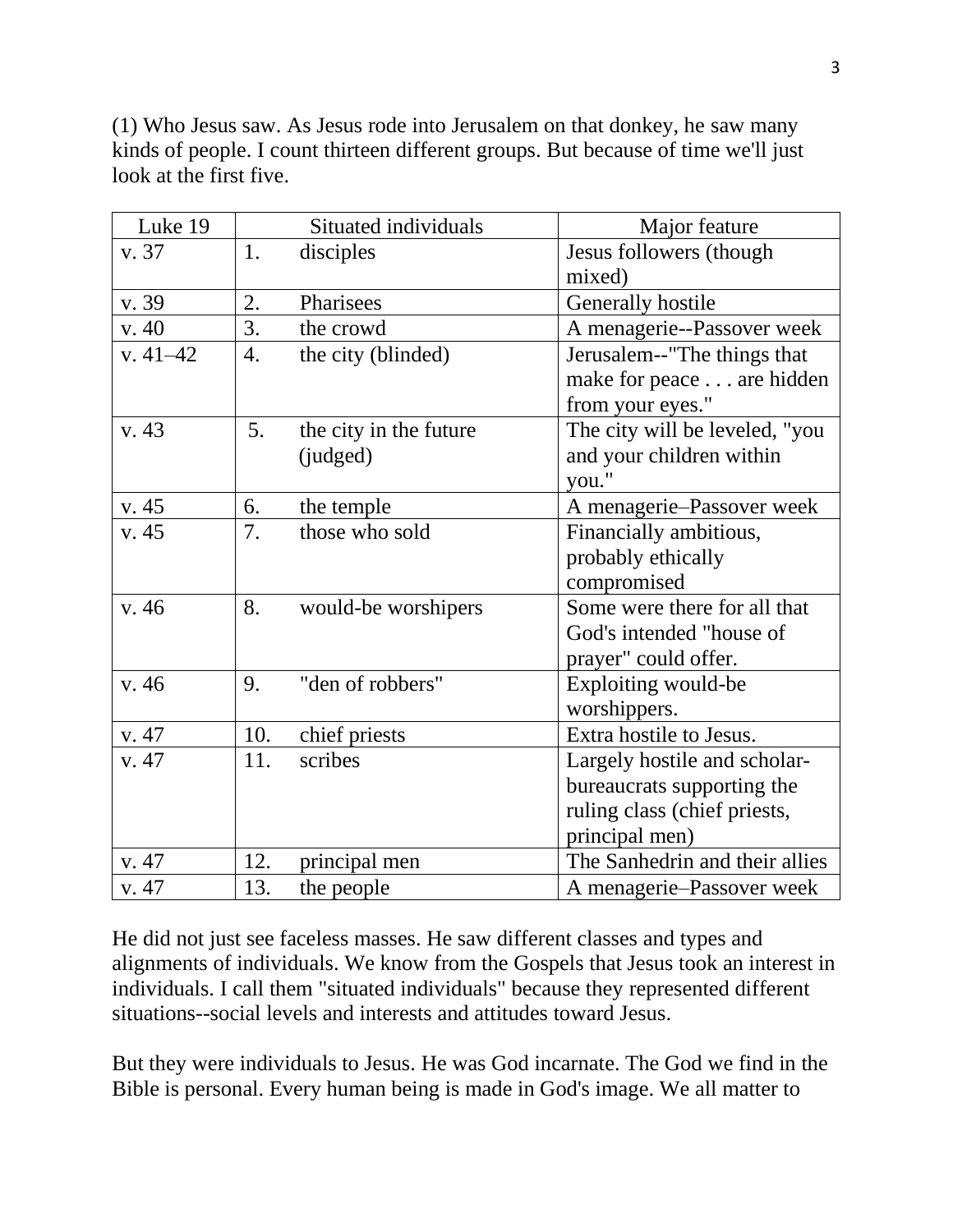God. All these characters in the Palm Sunday narrative mattered personally to God the Father and to his incarnate Son.

So who did Jesus see? (1) He saw disciples. The word means pupils or learners. Some were casual, but many were dead serious. Later that week the best of them, the 12, would desert Jesus. One of them would hand him over to the Romans. But as a group they were his most loyal supporters in the crowd.

(2) He saw Pharisees. These were highly trained, deeply committed adherents of a certain understanding of the Old Testament and ancestral tradition. A few ended up believing in Jesus, like Nicodemus and later Paul. But most opposed Jesus. They were always looking for ways to show him up and bring him down.

(3) He saw the crowd. I call it a menagerie because it was kind of like spring break week in Florida--people from everywhere were streaming into Jerusalem for the annual Passover feast. The Passover sacrifice instituted by Moses back at the time of the Exodus would be celebrated later that week. It is highly symbolic that Jesus died as a sacrifice for sin at just that time when the Exodus Passover would be observed.

(4) and (5) He saw the city as a whole. He lamented what lay ahead. He knew the city would reject him. He called every person to faith in him and peace with God. But they refused to see. Jesus' true status as their king and savior was hidden from their eyes.

Most of them responded with opposition to him. The result was judgment by God. This happened about 40 years later, in AD 70, when factions in the city fought against each other in civil war fashion. And then what these factions started, the Romans finished, like the Russians invading Kiev. But the Romans in Jerusalem succeeded.

A full chart would show eight more groups of situated individuals. They all mattered to Jesus. Over his three years of preaching and his annual visits to Jerusalem, he had addressed them all directly or indirectly.

Palm Sunday was not like the debut of a new celebrity on the scene. It was a like a nationally known figure making yet another visit, but with the interesting twist of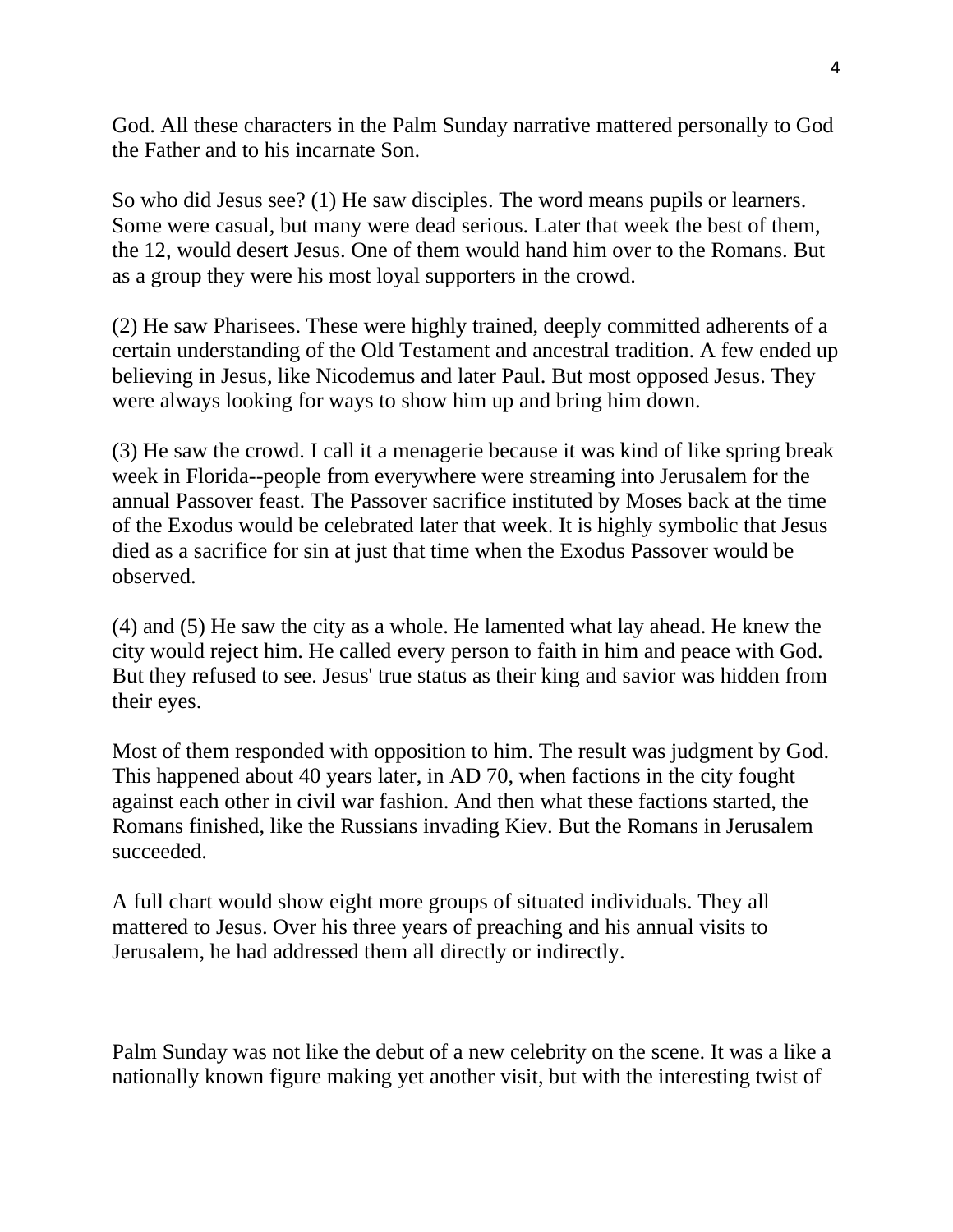riding into town, not on a war horse like a proper man of power, but on a lowly donkey. In our terms, he was not riding a tank but a Tesla.

Jesus signaled that the crowd rightly hailed him as king when the Pharisees said to him, "Teacher, rebuke your disciples." He answered, "I tell you, if these were silent, the very stones would cry out." He was indeed "the King who comes in the name of the Lord." But the donkey signaled he was a different kind of king.

So that's a little about who all Jesus saw. He saw people like you and me, people of different backgrounds, ages, occupations, aspirations, and social classes. If you had been there that day, Jesus would have known exactly who you were.

And you know something? His heart would have gone out to you. In fact it did go out to you. This brings us to

(2) Why Jesus wept. V. 41 says: "And when he drew near and saw the city, he wept over it." He wept because he cared. God so loved the world that he sent his Son, this Jesus, so that everyone who believes in him might know forgiveness, fresh hope, true direction, meaningful purpose, and a quality of life that the Bible calls "everlasting." That includes eternity in heaven. But it starts in this life when we repent of our way and turn to Jesus Christ and his way.

That's a beautiful reality for true believers. But Jesus wept because he knew that as a whole, the crowds hailing him that day were fickle and opportunistic. They wanted a political savior to rid them of the Romans. They wanted someone who could give them free bread and fish by a miracle. They thought it was cool that Jesus sometimes healed the sick and even raised the dead. Awesome! Three cheers! Bring it on Jesus!

But Jesus had not come to be a sideshow. His ministry was not a publicity stunt. He came to call disciples. He came to do the will of his Father in heaven. He came to advance the kingdom of his heavenly Father on this earth. He came to fulfill God's ancient promises to bear the sins of the world going back to Adam and Eve and going forward until he returns.

He came to defeat death by his resurrection. He came to send his Holy Spirit and bless the nations through the gospel and the church. He came to ascend to the Father and intercede for us at the Father's right hand. He came to share our lives and wipe away our sins and strengthen us in righteousness and make us witnesses to God's mercy and love and rule.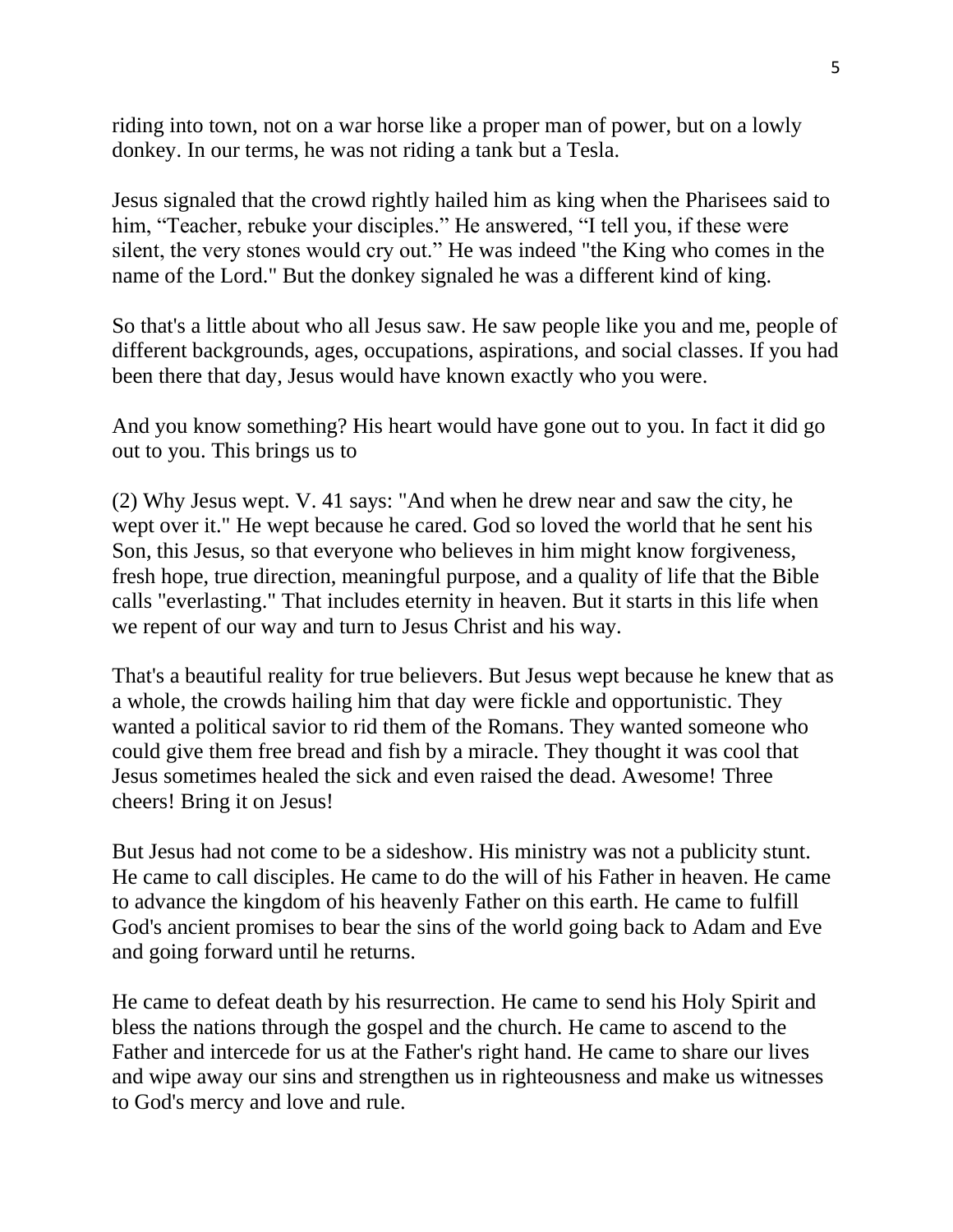He came to make our prayers productive, our marriages effective in his service, our business dealings honest, our relationships authentic, and our love for others selfsacrificial. He came to make this church, every church, a house of prayer and not a den of robbers.

For all the good things Jesus had in mind in coming--he knew that what actually awaited in the near term was not wild welcome and acclaim. What awaited was Good Friday.

And so he wept. Tears flowed at the pathos of all these individuals to whom he had extended himself, most of whom would soon support his execution. He wept for all for whom he would soon die. He saw those hearts in the crowd. He also looked through the centuries and saw us too. He wept for you and for me.

This brings me to (3) Where *we* stand.

I read a book recently about *Reaching Cultural Christianity with the Gospel*.<sup>1</sup> It's a book about the church in the US. This book identifies eight patterns of belief in name only--apparent faith in Christ, but actually just a social activity or denominational affiliation or even a political alignment in Jesus' name.

Here are eight false faith syndromes. In each case people affirm Jesus like many did on Palm Sunday. But is it the faith of the true church? Or just crowd clamor?

(1) The Country Club Christian. This person views church as a social connection. But Jesus called for repentance and discipleship, not a pleasant association of nice people using the church as a place to be seen and to schmoose with other beautiful people like them.

(2) The Christmas and Easter Christian. We all note their seasonal appearance. It's always good to attend church. But fellowship with Christ and the communion of saints calls for more than symbolic devotion on two holy days annually.

(3) The God and Country Christian. Being American and voting American values is the priority here. But Jesus distinguished between rendering to Caesar and rendering to God. He called to seek first God's kingdom. This not the same as the welfare of the political vision that you think is best for your country.

<sup>1</sup> Dean Inserra, *The Unsaved Christian*: *Reaching Cultural Christianity with the Gospel* (Chicago: Moody, 2019).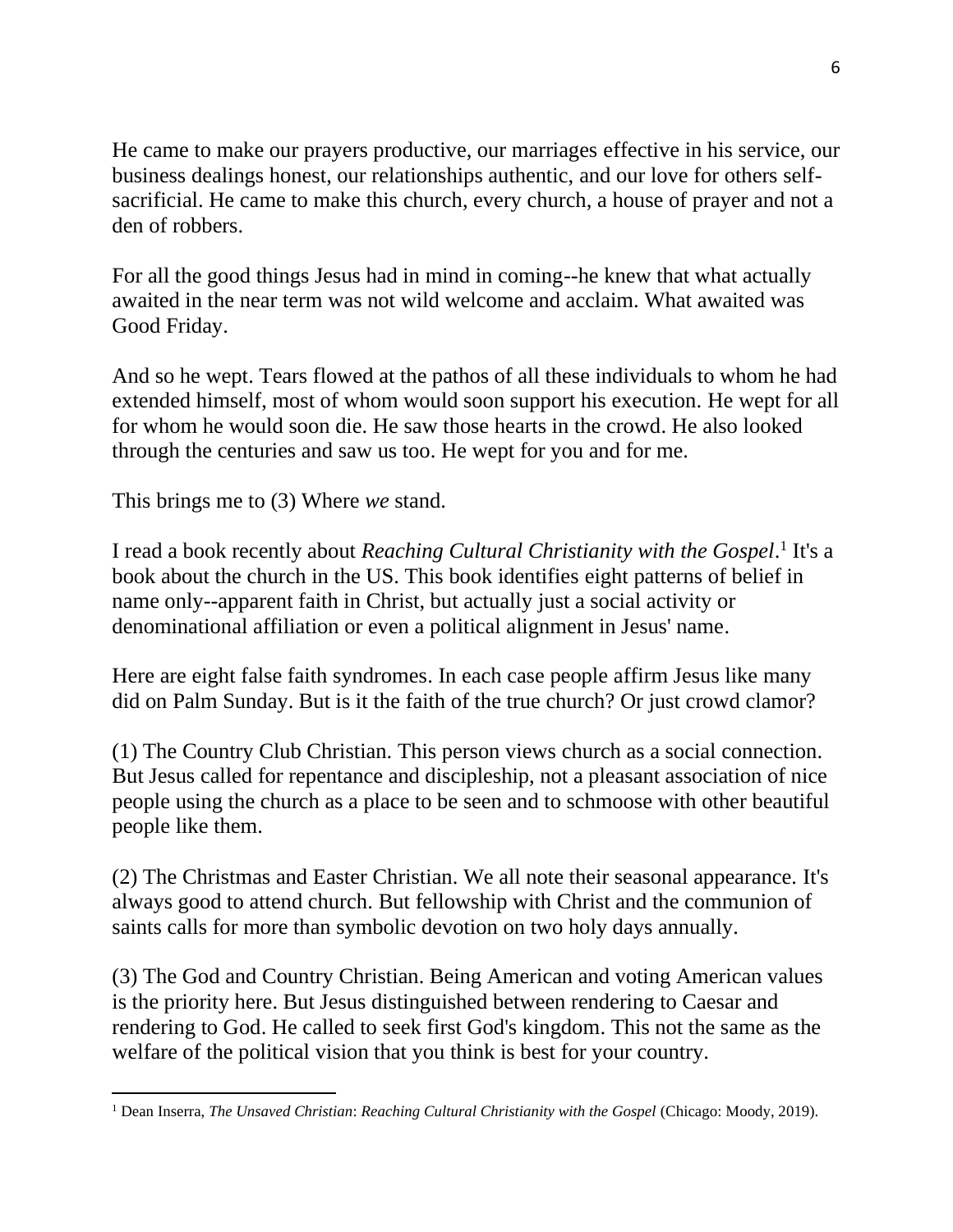(4) The Liberal Social Justice Christian. If the God and Country Christian is prone to envision the messianic kingdom in right-wing terms, the Liberal Social Justice Christian is pushing a left-leaning social agenda in Jesus' name. But the saving knowledge of God through personal faith in Christ is not first of all a social crusade, though such faith may well require social action.

(5) The Moralistic Therapeutic Deist. This can be called "the good guy next door" Christian. That guy believes being nice to others and caring is the point of religion, all religions, including Christianity which is no different. Human empathy and love are the major redemptive force in the world, plus they make you feel good about yourself when you exercise them. But Jesus called for being born again and rejected the notion that human do-gooding was sufficient to put us right with God.

(6) The Generational Catholic. I would add here generational anything, because we run across people in many denominations, and non-denominations, wearing the badge of their family's past religious activity as assurance of their sanctity. Granted: since Catholics are the biggest Christian group worldwide, this syndrome in their ranks is highly noticeable. But Jesus taught salvation through personal trust in him, not through even his own Abrahamic heritage alone, and certainly not through claims like granddad was a Baptist pastor, your aunt was a Pentecostal preacher, or you grew up in an Irish Catholic family, went to Catholic school, and still attend Mass sometimes.

(7) The Mainline Protestant. This is like the Liberal Social Justice Christian without social activism. The Mainline belief system echoes Christian themes but boils down to H. Richard Niebuhr's famous definition: "A God without wrath brought men without sin into a Kingdom without judgment through the ministrations of a Christ without a Cross." This formulation cannot be squared with Jesus' teaching or mission as the Gospels present them.

(8) The Bible Belt Christian. You might call this the country club Christian of the middle and lower classes. This is typically the person in a part of the US where many still go to church. This person does too, has been baptized, and may even attend services regularly. But their life is not Christ-centered, they are not concerned about holiness, they do not pray and study God's word, and they are not growing in the grace and knowledge of our Lord and Savior Jesus Christ because like the folks in the other seven categories, their tie with Jesus is formal and external.